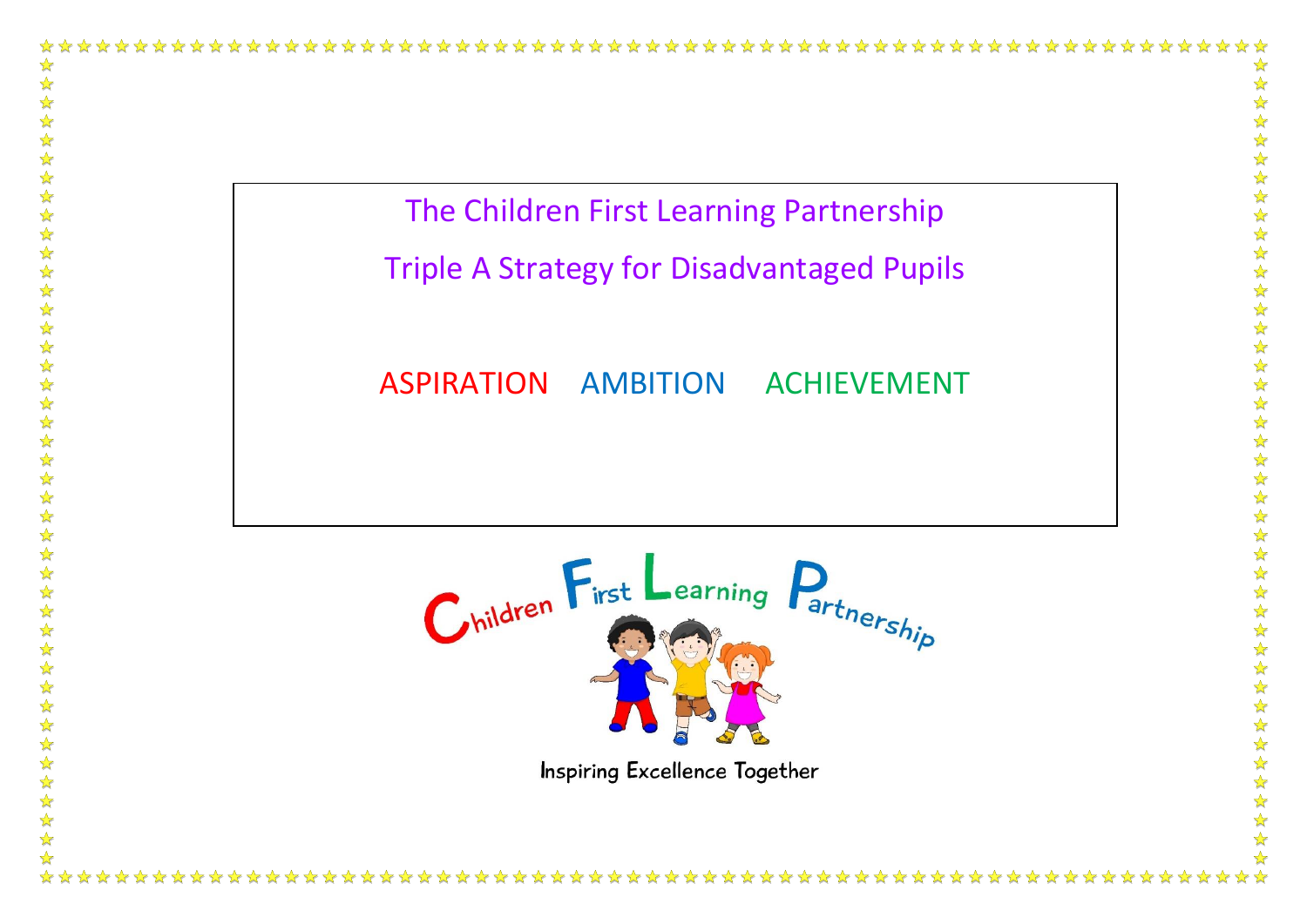This document has been created as the result of a wide range of research both across the whole of our organisation and nationwide to identify the most effective methodology to raise achievement for our most disadvantaged pupils. It has been influenced by our most effective practice, materials such as 'Supporting the attainment of disadvantaged pupils Briefing for school leaders, November 2015, a variety of Sutton Trust/EEF materials [\(https://educationendowmentfoundation.org.uk/toolkit/toolkit-a-z/\)](https://educationendowmentfoundation.org.uk/toolkit/toolkit-a-z/) and our continual drive to reduce staff workload.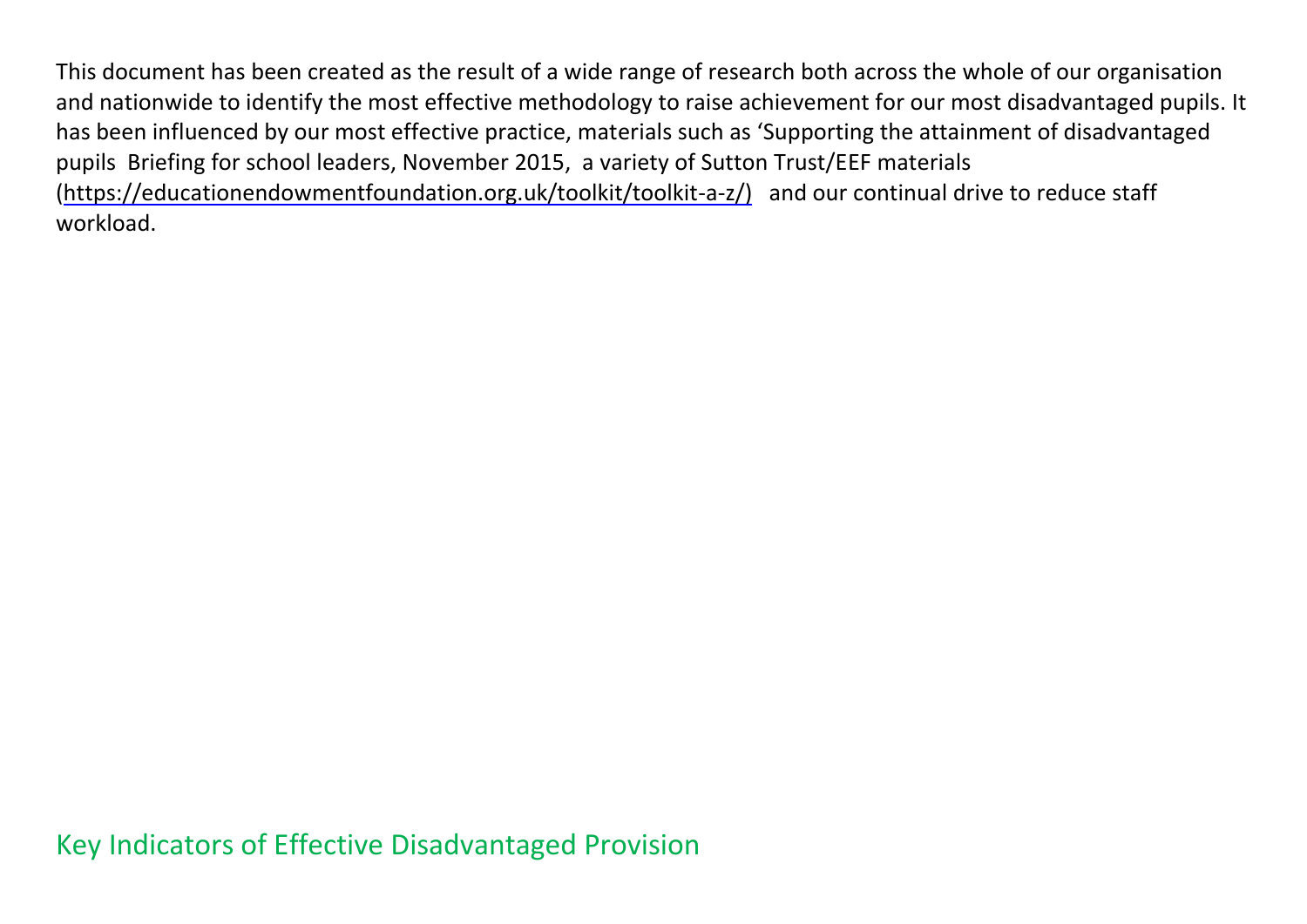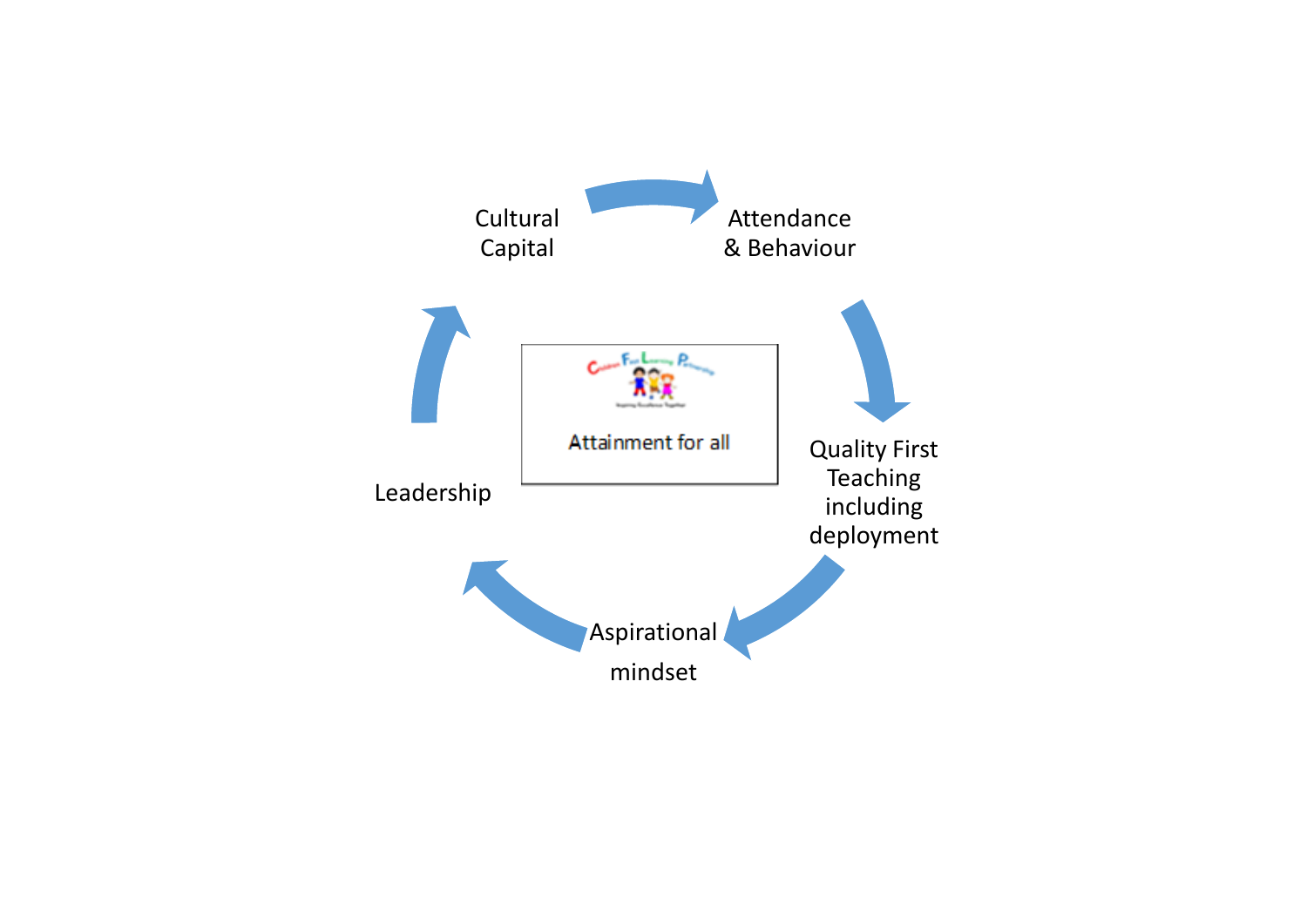#### **Quality First Teaching**

Our Leaders believe this is the key to the success of the vast majority of our pupils.

- The high expectations of our staff, strong knowledge of educational pedagogy and the national curriculum content ensure lessons will move swiftly using AfL precisely to respond to needs.
- Our classrooms promote an honest, open and independent approach to learning where misconceptions are used wisely to embed and deepen learning.
- Pace is ambitious, weaving in time to practice, embed and deepen knowledge
- Reasonable adjustments are made to ensure all learners meet at least age related expectation and intervention is both swift, purposeful and specific to ensure those who are working below expected levels can achieve.
- Formative and summative assessment is used effectively to identify the gains pupils have made and our staff respond appropriately
- The deployment of resources such as staff is flexible and reflective to need.

#### **Aspirational Mindset**

- We will promote a no excuses culture across all our schools where barriers are quickly challenged and the collaborative working of the MAT is used to tackle them with rigour and speed.
- Target setting will avoid all stereotyping and will ensure that opportunities are provided for our most disadvantaged to

#### **Attendance and Behaviour**

- Our schools provide clear behaviour and attendance policies which are applied with consistency by all.
- Strong CPD support leaders to monitor, tackle and rectify any issues relating to behaviour, SEMH and poor attendance
- Intervention will be rapid, personalised and supportive, also extending into the home if appropriate.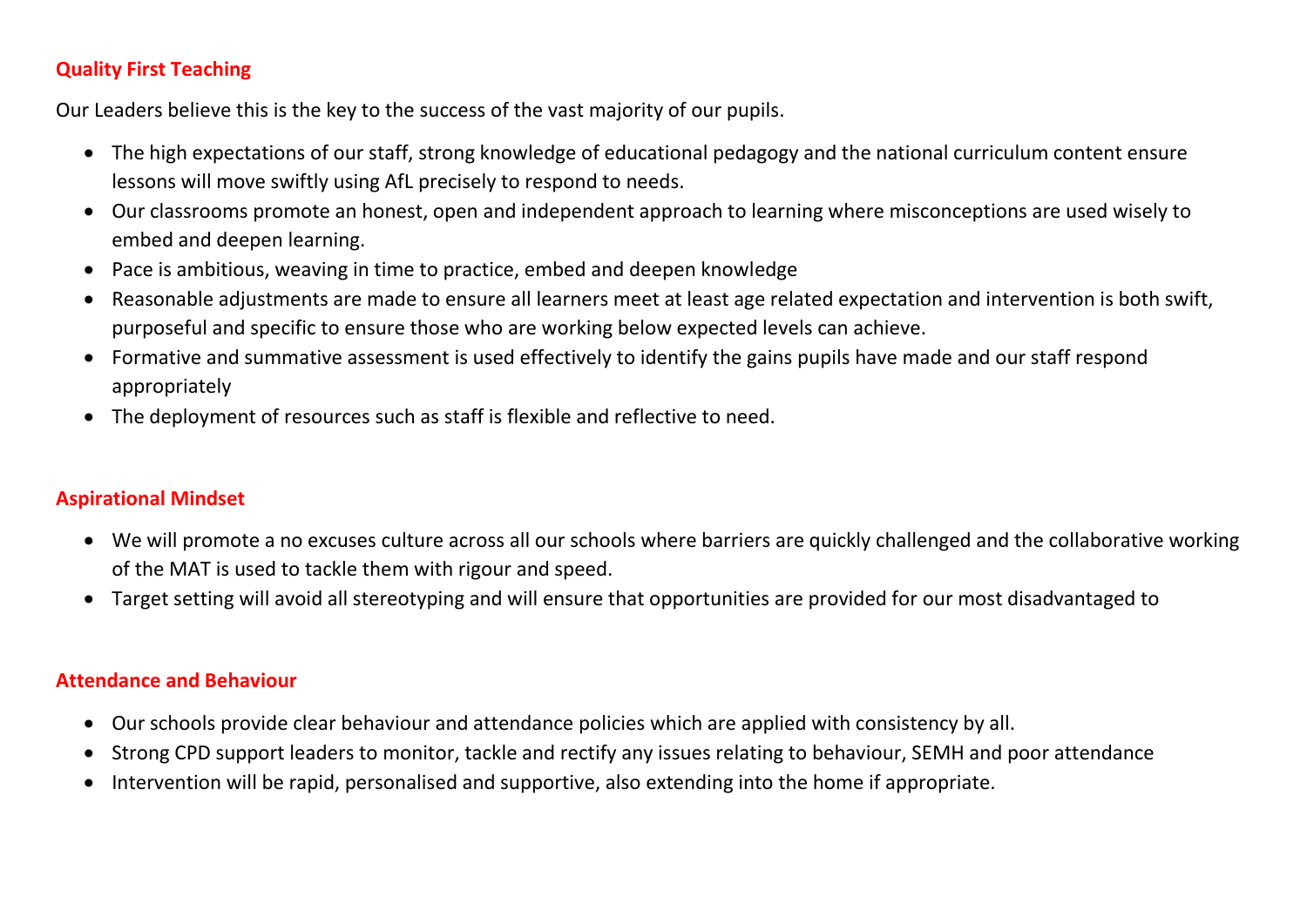#### **Cultural Capital**

- Our schools recognise the need to enhance the breadth and range of 'life' experiences for many of our most disadvantage.
- We will do this by ensuring all attend clubs, have access to all trips, are encouraged to learn how to play a musical instrument, are provided with access to high quality and wide range of reading materials and have time to learn and use a wide range of subject specific and creative vocabulary.
- We work tirelessly to ensure parents can engage with our schools and take an active role in enhancing life beyond the school gates as much as possible.

**Across the Children First Learning Partnership leaders will develop an aspirational culture and ethos for attainment and success for all disadvantaged pupils by:**

- Being proactive Use our Profile, predict and prevent strategy
- Using Data well to be responsive to need
- Using Pupil Premium funding effectively
- Challenging all stereotypes
- Using target setting to raise aspiration and close gaps
- Being outward looking, working alongside other schools and agencies to raise standards
- Ensuring staff knowledge is current and based on research of successful practice
- Devolving responsibility of raising attainment to all staff
- Ensuring all staff have the capacity to support children's needs

We have adopted the **predict, profile and prevent** strategy to drive our identification of pupil needs and also to recognise barriers to achievement via the use of our profiling tool. In order to challenge our provision we have also defined what the success of our most disadvantaged pupils must look like.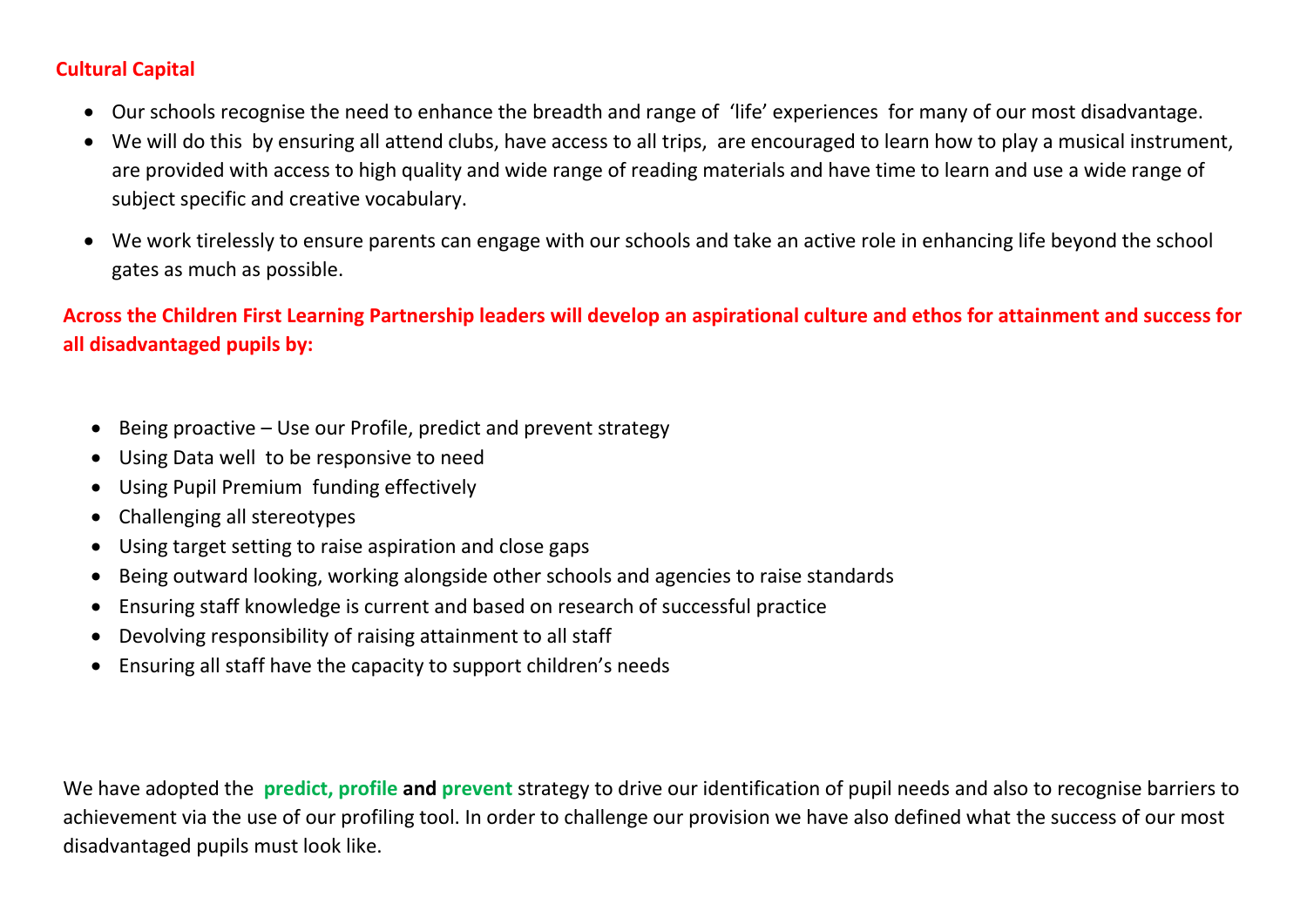## Success Indicators for our Most Disadvantaged Pupils

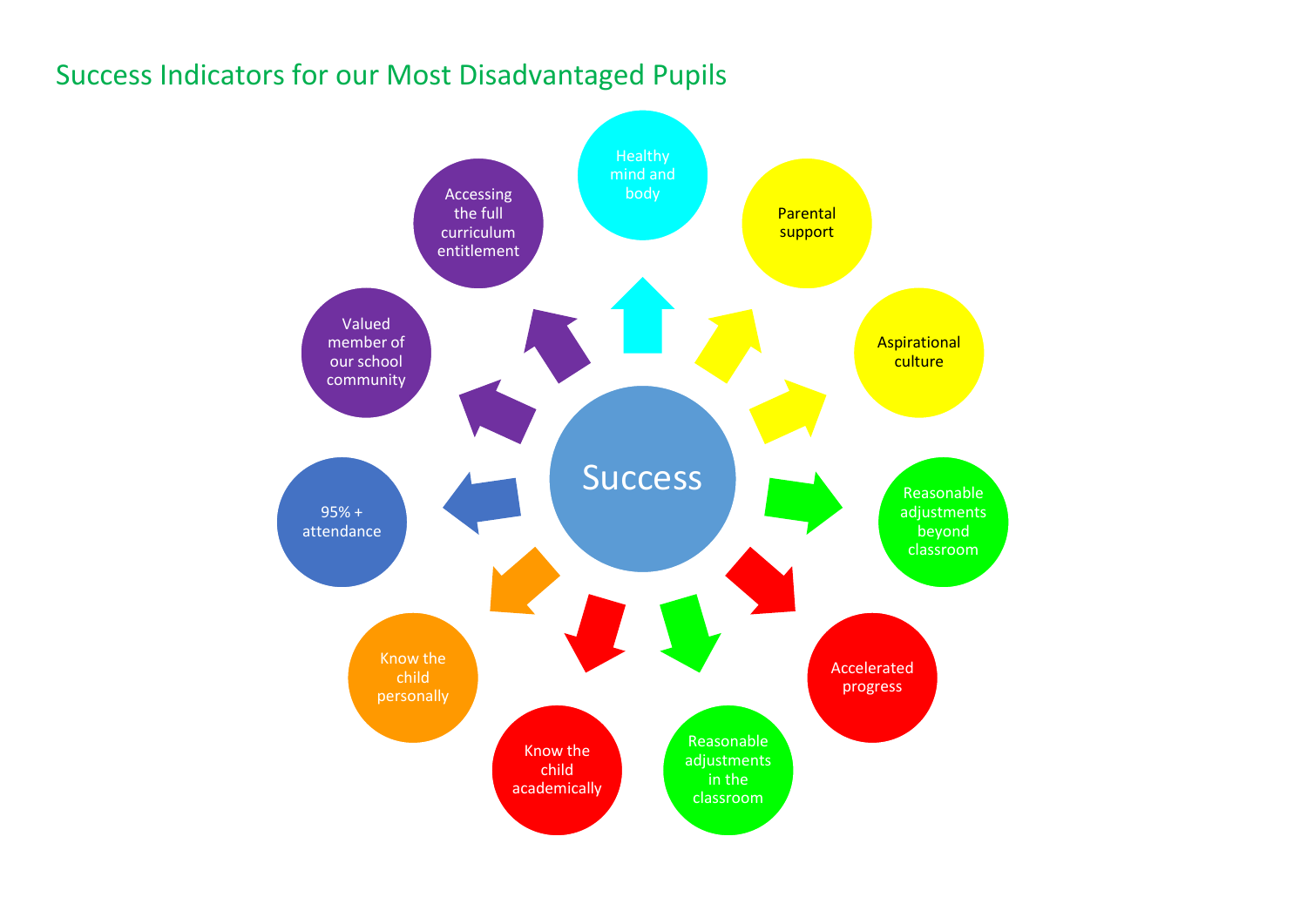

This tool can be used to identify areas of achievement and those which required further consideration in order for a pupil to thrive, succeed and achieve.

Once profiling has been completed staff will use the following toolkit to **predict** and **prevent** underachievement in any of the 5 key areas above for a disadvantaged pupil.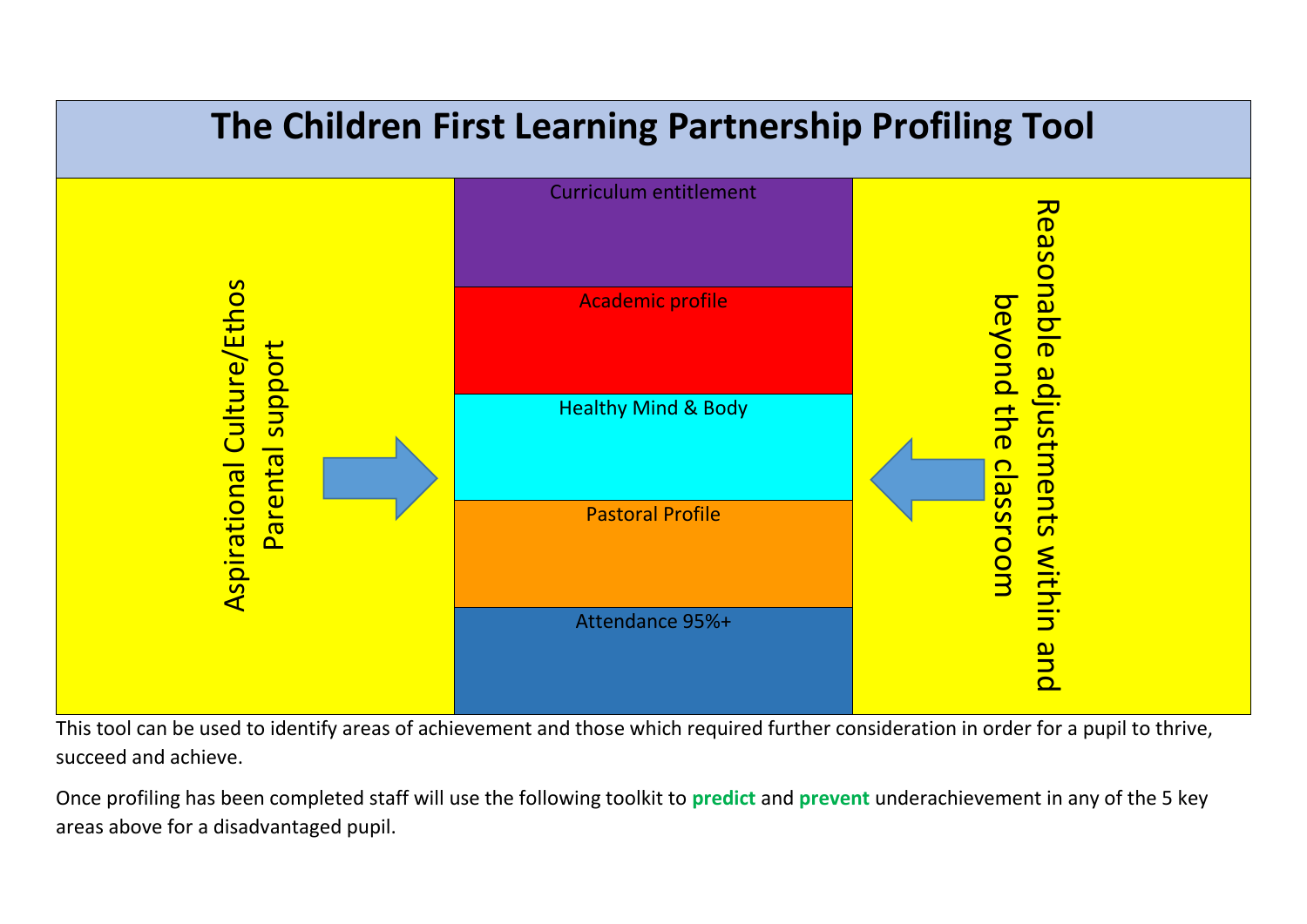

## Success=Attendance will be 95% +

#### Predict typical barriers/issues:

- 1. Parents priorities
- 2. Lack of routine
- 3. Transport/ Lack of wider family support
- 4. Parent illness/medical
- 5. Parent expectations
- 6. Equipment & Clothing
- 7. Confidence
- 8. Finances Trips
- 9. Parents working from home/shits
- 10.Overprotective parents (illness)
- 11.SEN i.e time telling
- 12.Not seeing the importance of attending
- 13.Social Issues (i.e lack of uniform/shoes/kit)

14.Forest School

15.Lack of wider family support

- 1. Text reminders
- 2. Parenting drop-ins/clinic
- 3. School to collect/walking bus/school to fund taxi/Before/after school club
- 4. As above
- 5. Regular coffee mornings/Parent & Toddler group/invite parents to volunteer/trip so they can experience school life
- 6. School bank of resources and equipment (Forest school, swimming, PE kits, dressing up clothes etc) More simple dress up ideas (potatoes)
- 7. Nurture for children
- 8. Funding/free trips
- 9. Offer Kidz Zone
- 10.Counselling
- 11.Offer Workshops
- 12.Promote, encourage, reward and work with families
- 13.Provide uniform, offer to wash and clean, donated spare kit
- 14.Kit purchased for them
- 15.Build relationship with school families/peers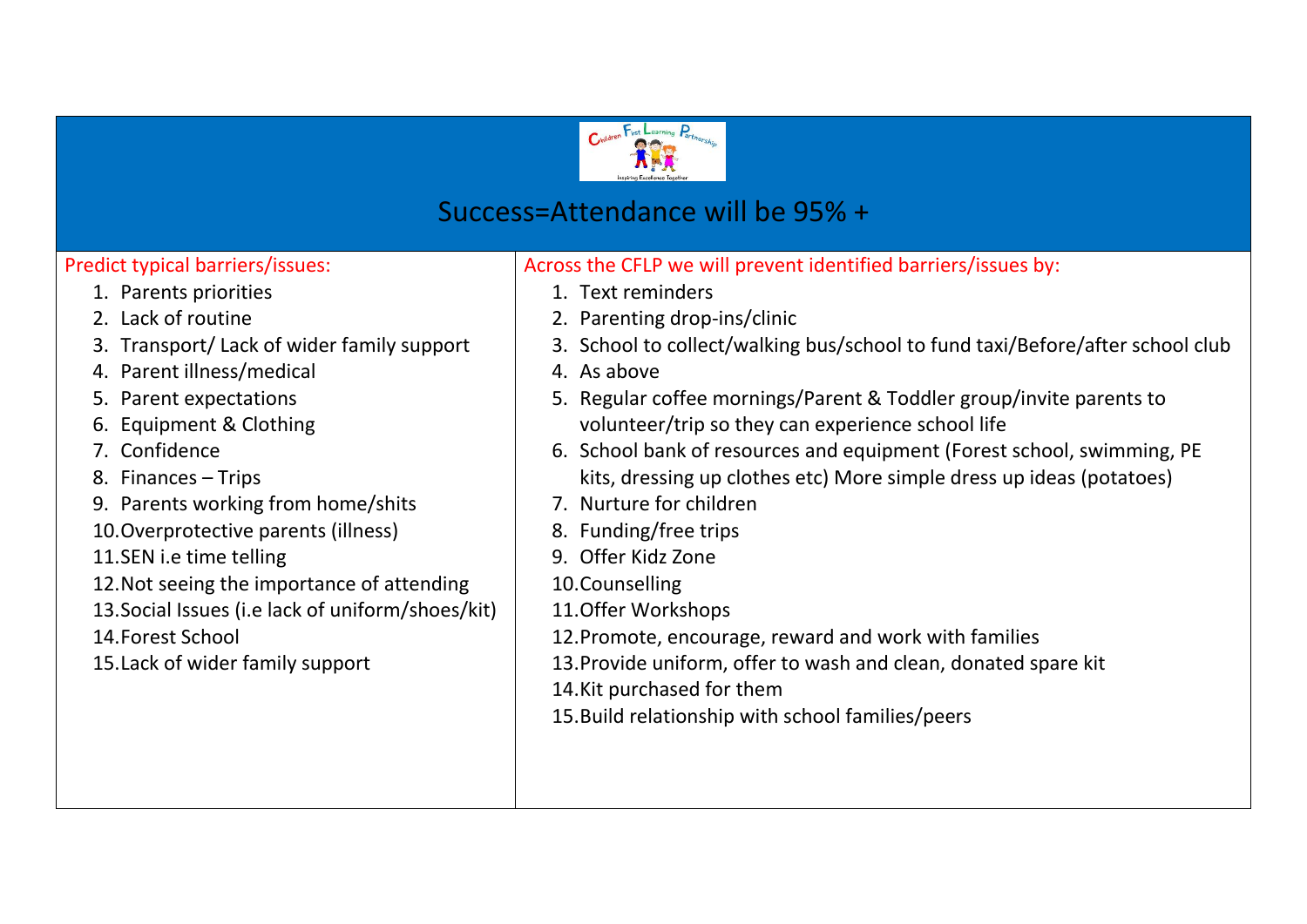

### Pastoral Profile:

# Success=Staff will know each DA child personally

### Predict typical barriers/issues:

- 1. Transition first few weeks
- 2. Lack of communication with parents/families
- 3. Busy timetable not getting to know the children individually
- 4. Reluctance of parents
- 5. Background, not knowing parents/home life/setting
- 6. Child has barriers up against us trust issues
- 7. Parental Influence
- 8. Nursery if they don't attend a school nursery
- 9. New child Handovers
- 10.No family contact in order to understand their overall background
- 11.Time with teachers Not enough/pressures throughout the year
- 12.Stable staffing and staff absences

13.Curriculum

- 14.Time pressures no time to talk
- 15.Children may have a favoured member of staff that they will attach to and build up trust

- 1. Additional transition
- 2. Up to date contact numbers teachers speaking to families face to face
- 3. Designate a time to catch up (end of the day)
- 4. Build relationships with families invite them to coffee mornings etc
- 5. As previous
- 6. Getting to know the child's interest to build upon trust, offering learning around their praise and encouragement
- 7. Build a positive relationship with parents as soon as you can
- 8. Communicate with external settings, could we have a profile which gets passed up between year groups?
- 9. Welcome date before they start/stay and play
- 10.Sourcing information from other sources, LST and Homestart
- 11.Timetable at the start of the year to get to know parents and throughout, what can we do to nuture.
- 12.Staff wellbeing and support
- 13.DA enrichment opportunities
- 14.This is me assemblies
- 15.Nurture sessions to ensure way of working and behaviour is understand. Speaking/keeping an eye on open dialogue with previous teachers to know what works/doesn't work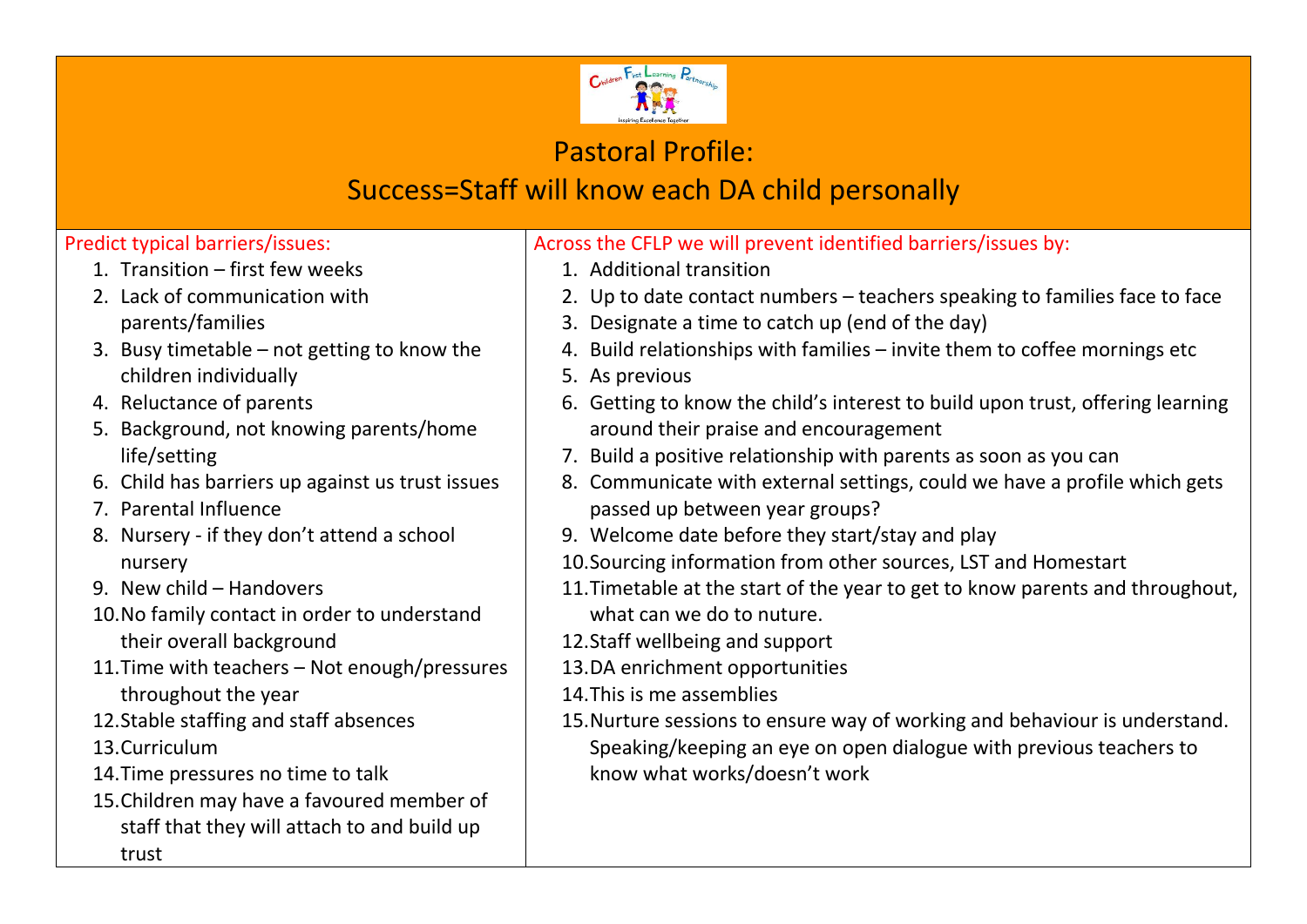

# Healthy Mind and Body:

## Success=Every DA child will have a healthy body and mind

Predict typical barriers/issues:

- 1. Lack of sleep
- 2. Lack of food/nutrition
- 3. Lack of exercise
- 4. Lack of self respect/worth
- 5. Lack of hygiene
- 6. Lack of understanding of how to be healthy
- 7. Lack of resilience
- 8. Friendships
- 9. Fixed mindset
- 10. Money
- 11. SEMH difficulties
- 12. Split families
- 13. Staying up too late/gaming/tired
- 14. Clubs that charge

- 1. Parenting support
- 2. Provide breakfast club
- 3. Parent workshops, clubs, outside agencies
- 4. Support in school pupil leadership team involvement
- 5. School Nurse, promote why health/exercise/hygiene important/parent workshops
- 6. Cooking Class/Cooking on a budget
- 7. Visyon, promote calm corner in the class, educate parents and children to what is appropriate
- 8. After school activities and care club
- 9. Health schools focus/break the mould
	- Sign post to agencies, free fruit, milk etc in school
- 10.Understanding of the importance of good health e.g. drinking regularly/counselling
- 11.Budgeting for families/support for parents
- 12.Try to educate the parents to the impact of staying late and importance of school
- 13.Promote teacher run clubs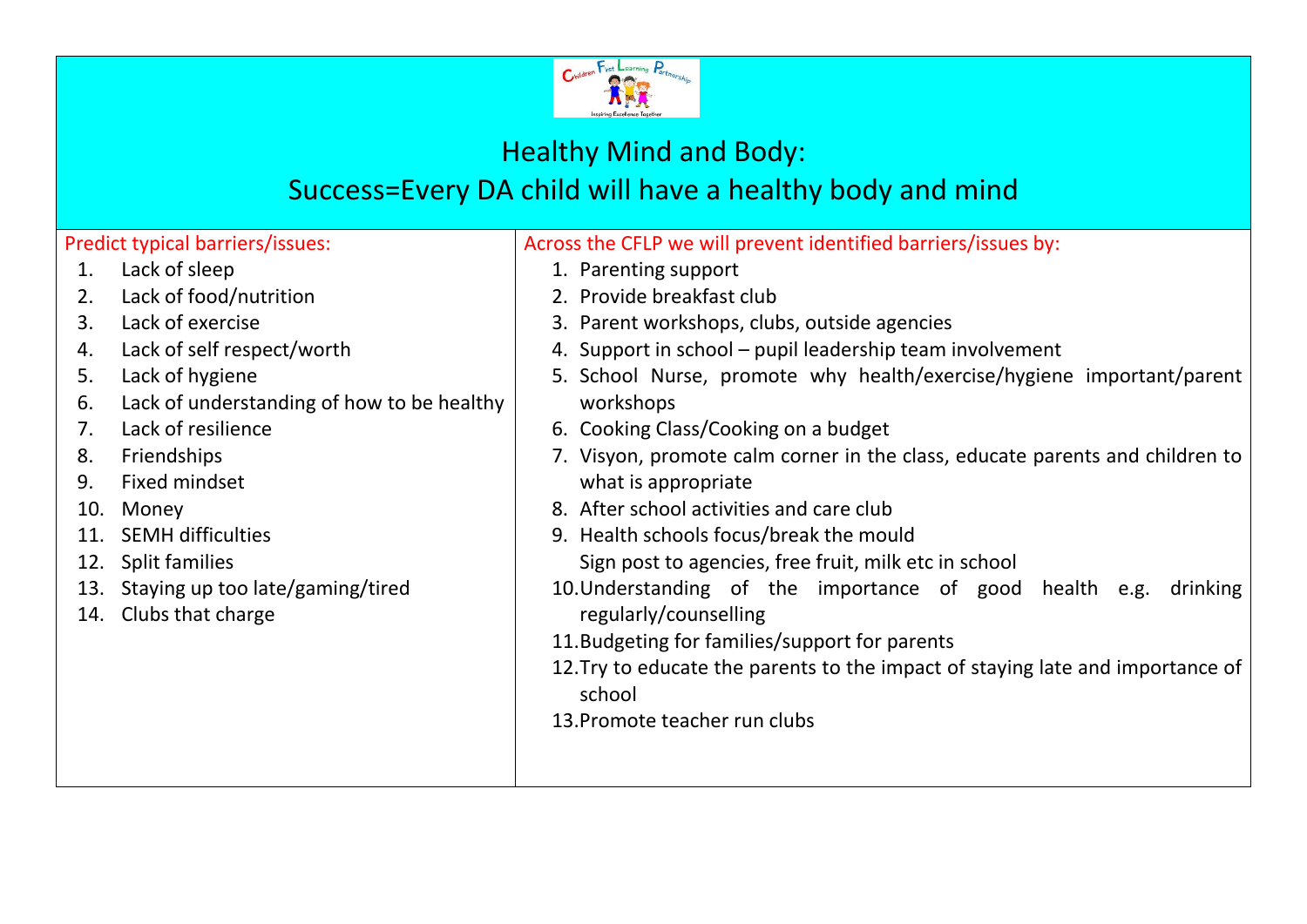

# Success=DA child will be making accelerated progress Staff will know each child academically

#### Predict typical barriers/issues:

- 1. Stereotype with other siblings
- 2. Parental expectations
- 3. Parental support/Reading at home
- 4. No internet
- 5. Lack of resources
- 6. Lack of conversations
- 7. Fixed mindset of not being able to achieve
- 8. Change of circumstances that haven't been flagged up
- 9. Attendance
- 10.Basic needs
- 11.Transition between classes
- 12.Rapid interventions
- 13.Teacher expectations and mindset (only DA can't do)
- 14.Child mindset, willingness, worthiness and attitude
- 15.PSED Emotions, confidence, trust in carers
- 16.Home background

- 1. Assess the child correctly/as an individual
- 2. Get parents into parents evening/informal chats/share what child can do
- 3. Rewards daily reading at school/praise/homework club
- 4. Homework club/TT rockstars club/spelling shed (Planning to use computing resources in other lessons)
- 5. Stationary clinic
- 6. Further reading/talking
- 7. Celebrate the smallest of achievements (tell Headteacher/phone parents/tell other members of staff)
- 8. Ensure that any changes get shared and flagged up. Staff meeting/briefing, time to share information with other staff (e.g. changes in family circumstances)
- 9. Walking, bus, breakfast clubs, collect from home
- 10.Have breakfast, snack (fruit in all classes)
- 11.Communication between teachers, more bump up time
- 12.Know the children, move on or keep to needs of child
- 13.Same expectations for all if not higher
- 14.Growth mindset can't do it yet
- 15.Make time intervene quickly, Visyon, Mental Health Specialists, Tool Kits
- 16.Coffee mornings/Social Meetings/Support Groups/Pair up with other
	- parents
- 17.TA provision based on where the needs arise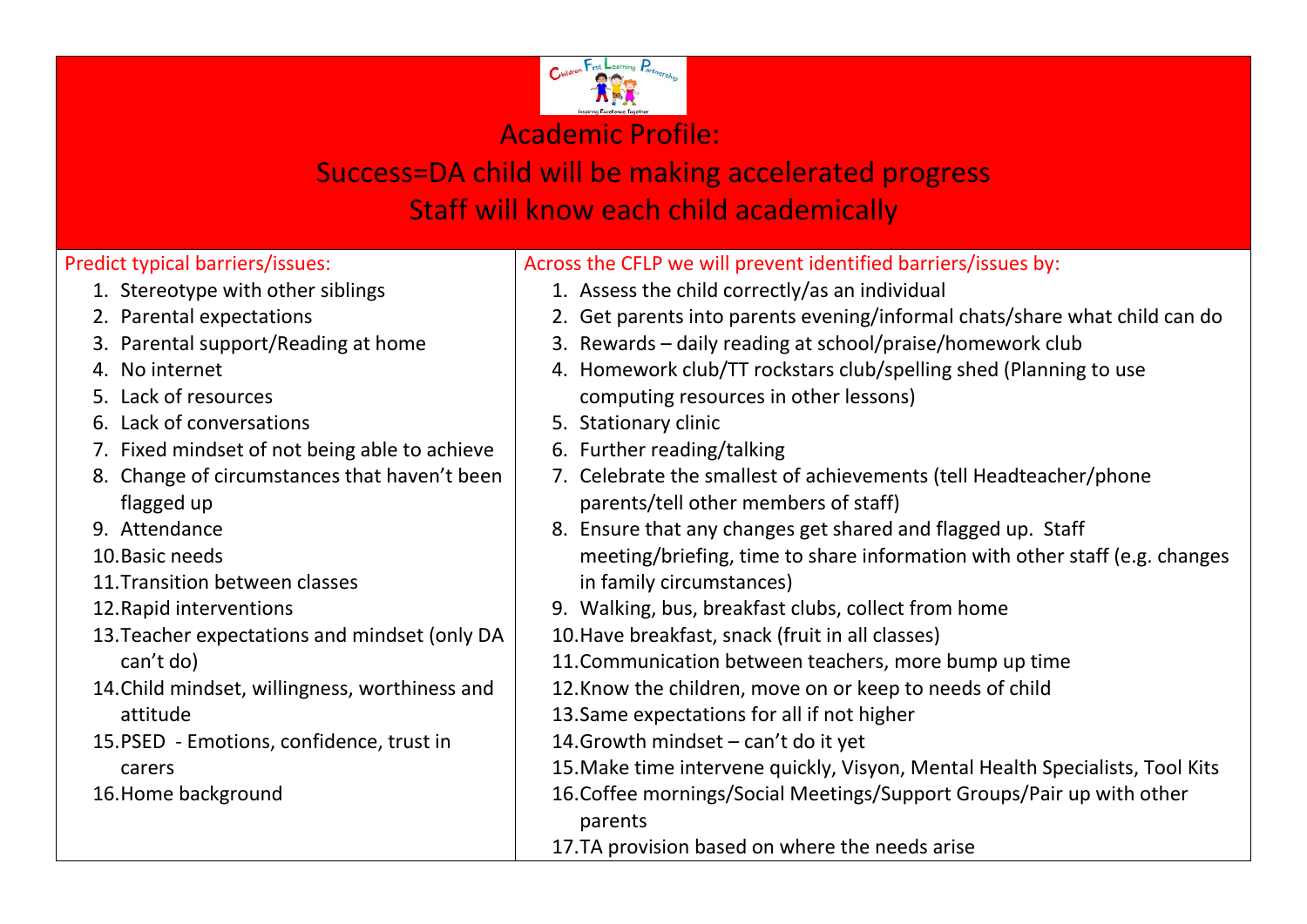- 17.Need extra adult time for interventions, carefully planned timing, so not to miss other learning 18.Readiness for learning – all needs met 19.Accurate start point 20.Resources 21.Wider general knowledge experiences
- 22.Language Vocabulary
- 23.Self-esteem
- 24.Lack of enrichment
- 25.Homework/reading/spellings not completed
- 18.Teaching mindset, knowing who to go for help, nurture in a discreet way.
- School to be well supplied/stocked with spare clothes, breakfast etc
- 19.Adapt/be aware of start points/don't assume
- 20.Provide with books/pens etc.
- 21.Providing opportunities e.g. Theatre Trips
- 22.Rich language in class
- 23.Circle time/peer support/positive praise
- 24.After school club
- 25.Homework club



Curriculum Entitlement:

Success= Every DA child will be and feel a valued member of the school community and will

### be accessing their full curriculum entitlement

| <b>Predict typical barriers/issues:</b> | Across the CFLP we will prevent identified barriers/issues by:          |
|-----------------------------------------|-------------------------------------------------------------------------|
| 1. Behaviour                            | 1. Clear sanction and reward system                                     |
| 2. Parental support/involvement         | 2. Text/Twitter/Home-time communication                                 |
| 3. Their attitude/love of               | 3. Promoting strategies to promote a positive behaviour/model behaviour |
| subject/resilience/drive                | (resources/roles and building up responsibilities)                      |
| 4. Self-belief                          | 4. Promoting a can-do attitude to build confidence                      |
| 5. Parents knowledge                    | 5. Regular communication/parent workshops/simplified technology         |